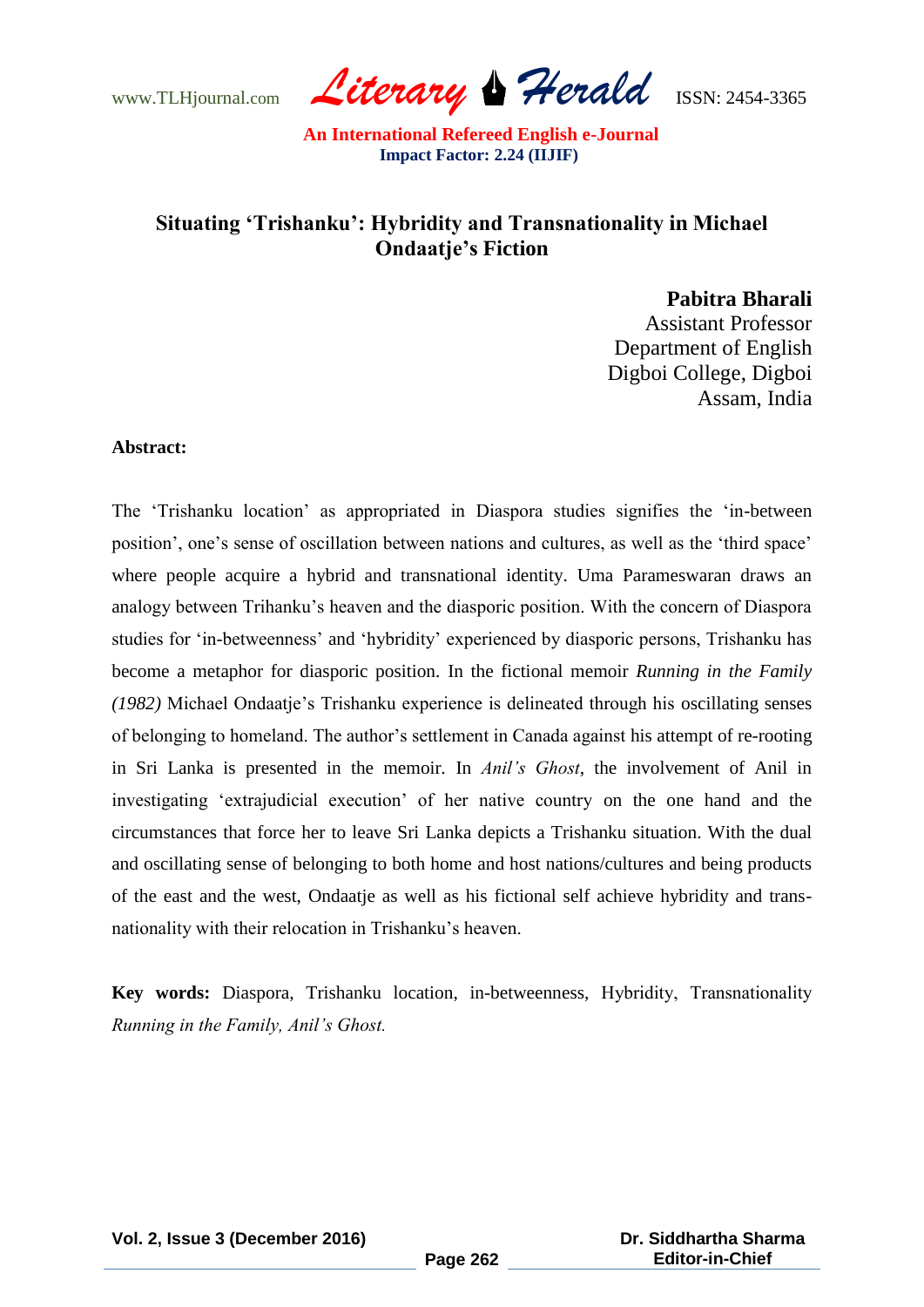www.TLHjournal.com *Literary Herald*ISSN: 2454-3365

## **Situating 'Trishanku': Hybridity and Transnationality in Michael Ondaatje's Fiction**

**Pabitra Bharali**

Assistant Professor Department of English Digboi College, Digboi Assam, India

The 'Trishanku location' as appropriated in Diaspora studies signifies the 'in-between position', one's sense of oscillation between nations and cultures, as well as the 'third space' where people acquire a hybrid and transnational identity. The term 'Trishanku' originates from the Hindu myth of Trishanku's heaven that relates the story of the creation of a new heaven by the great Sage Viswamitra for the mortal king Trishanku who the sage sent to heaven alive but who being denied the entry, came downward to earth. The sage stopped Trishanku midway and created some heavenly bodies amidst which Trishanku ruled as a king with his posture upside down. The king in the myth lived between heaven and earth. In this way, Trishanku's location refers to a place which is neither 'here' nor 'there', but 'inbetween'. Uma Parameswaran in *Trishanku and other poems* while expressing the immigrant experience of rootlessness and search for identity draws an analogy between Trihanku's heaven and the diasporic position. With the concern of Diaspora studies for 'in-betweenness', ‗hybridity' and the homely houselessness/homelessly housed situations experienced by diasporic persons, Trishanku has become a metaphor for diasporic position. The present paper is an attempt to elucidate the Trishanku position of the Booker winner Michael Ondaatje, the Sri Lankan-Canadian diasporic writer and his characters as delineated in his fictional works *Running in the Family (1982)* and *Anil's Ghost (2000).*

To begin with, the Trishanku location succinctly signifies the position of a wish fulfilled but desires unsatisfied. This is a situation faced by the immigrants as they are forced to straddle two societies, two cultures and two entirely different new worlds. The diasporic people often experience a situation of 'exile', 'unhoused' and 'decentred' (Said *Culture* 403). The position of the diasporic individual can be said to be a hybrid one since, in Bhaba's opinion, hybridization is the emergence of new cultural forms from multiculturalism. Bhabha observes that colonial histories and cultures constantly intrude on the present, thereby lead to the formation of new identities. Bhaba challenges the essentialist construction of identity as a ‗finished product' (Bhaba 73), highlights the hybrid identity of the diaspora and observes that identity of the diaspora can be situated in the 'in-between' spaces that initiate 'new signs of identity' (Bhaba 2). This state of fluidity forms the core of diasporic identity since displacement and dislocation of the individual often result in the loss of original identity and the formation of a new identity as well. Bhabha posits hybridity as a form of liminal or inbetween space, where the 'cutting edge of translation and negotiation' occurs and which he terms the third space. (Rutherford 221). Diasporic identities have become at once local and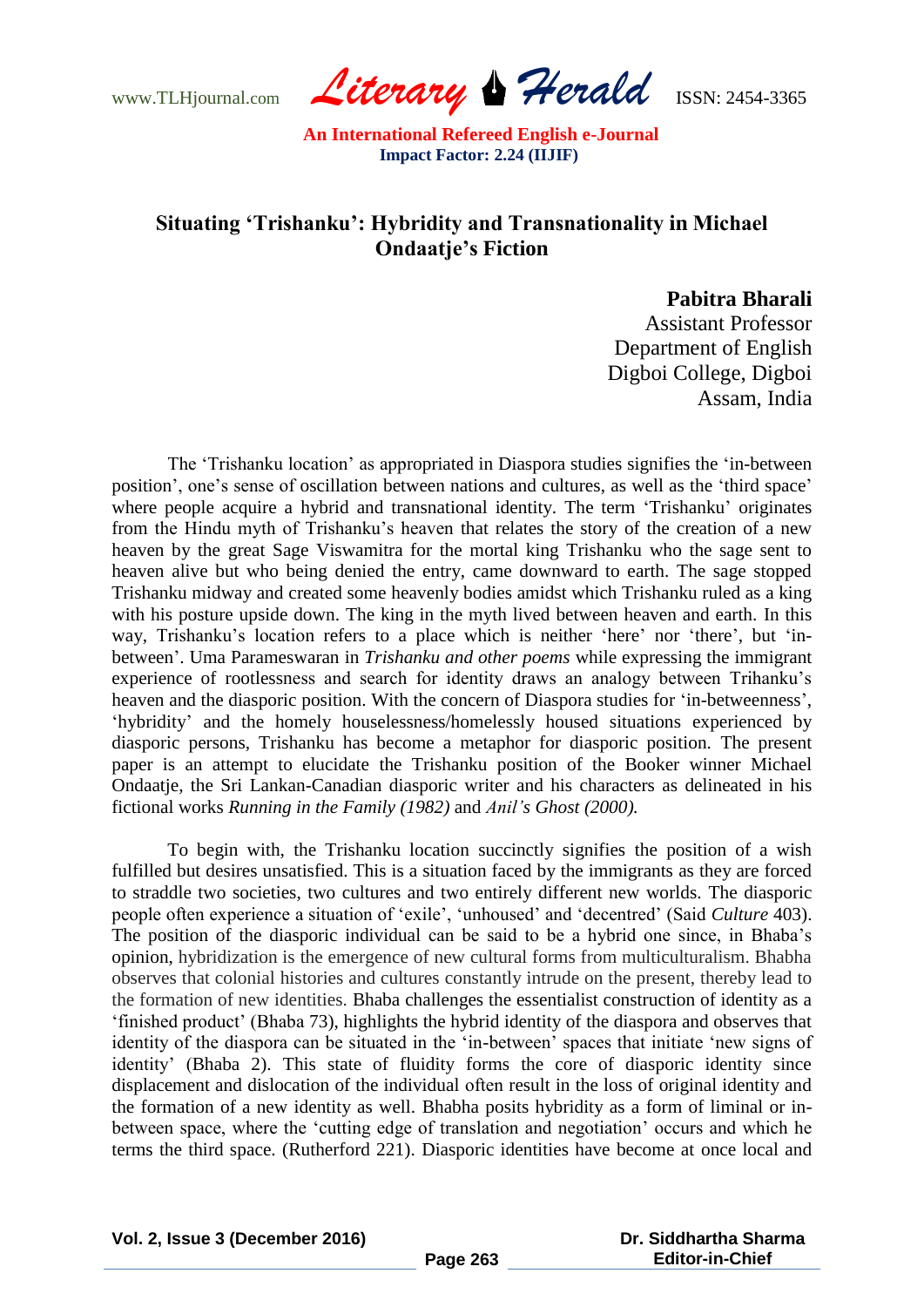www.TLHjournal.com *Literary Herald*ISSN: 2454-3365

global and being so, diasporic people achieve a ‗plural identity', often showcasing transnational and trans-cultural affiliations.

The two selected works Running in the Family and Anil's Ghost are closely related as they tell the identical story of dispersion from Sri Lanka, the homeland to the West and revisits to the mother country as reclamation of root. While the former is a fictitious memoir, the latter is allegorically autobiographical. Again, while Running in the Family depicts the colonial history through reconstruction of family lineage, Anil's Ghost is concerned with the postcolonial disturbances in the country – the civil war in Sri Lanka ‗from the Mid-1980s to the early 1990s' (*Anil's Ghost* Author's note)

As a diasporic writer Michael Ondaatje has many dualities associated with him – his blood, birth, sojourn and adoption. The Dutch Burgher ancestry, Ceylonese (Sri Lankan) nativity, western sojourns/Education and adoption of Canadian citizenship and yet the deep sense of attachments to the country of birth make Ondaatje's cultural position worth the study. As he says of himself and his work, "I am a mongrel of place. Of race. Of cultures. Of many genres." (Mc Crum). Ondaatje's own view of himself as a Sri Lankan as well as a Canadian is a pointer to the oscillations and double consciousness of the diasporic writers. His memoir *Running in the Family* brings to the fore his diasporic sensibility of the Trishanku position. Here Ondaatje chronicles his return to Ceylon (Sri Lanka) twenty-five years later, with a view to recapture the world of his parents, the Ceylon of his early childhood, of the early decades of the century. At the surface an autobiographical work, it is far from being a straightforward life story. Displaced Ondaatje displaces his genre and builds up his memoir with unstructured and randomly placed vignettes of varied lengths, while flavouring it with poetry and photographs of Ceylon and the family.

Ondaatje feels that the refusal of a role in history signifies the loss of identity, and hence, as already stated, his incessant attempt is to reclaim his identity by creating a niche for himself in the native land. In his search of root, he unearths his origin and recreates his family history: "My own ancestor arriv(ed) in 1600, a doctor who cured the residing governor's daughter with a strange herb and was rewarded with land, a foreign wife, and a new name which was Dutch spelling of his own. Ondaatje.... And when his Dutch wife died, marr(ied) a Sinhalese woman, having nine children, and remain(ed). Here." (60). The name (Ondaatje), hardly recognizable as Tamil or Sinhalese, with minor changes, means 'to become one'. (Kanaganayakam: 35).

Ondaatje's memoir captures the dilemma of the diasporic individual oscillating between feelings of belonging and not-belonging. In the spirit of Salman Rushdie's notion of the diaspora 'straddling two cultures' (Rushdie 15), Ondaatje writes, "We own the country we grow up in, or we are aliens and invaders … (80). The leap from one imagination to the other can hardly be made. Ondaatje of course runs to Sri Lanka: "I was running to Asia and everything would change …I would be travelling back to the family I had grown from … (22). The map of Ceylon showing some of the places in Ondaatje's plan of trip is graphed with this: "During quiet afternoons I spread maps onto the floor and searched out possible routes to Ceylon" (22). But Ondaatje finds that the island of Ceylon which has been subjected to "the theories of sextant" (63) for centuries, now exerts a challenge Western cartography. In the chapter entitled "Tabula Asiae," Ondaatje enumerates the different historical names given

**Vol. 2, Issue 3 (December 2016)**

 **Dr. Siddhartha Sharma Editor-in-Chief**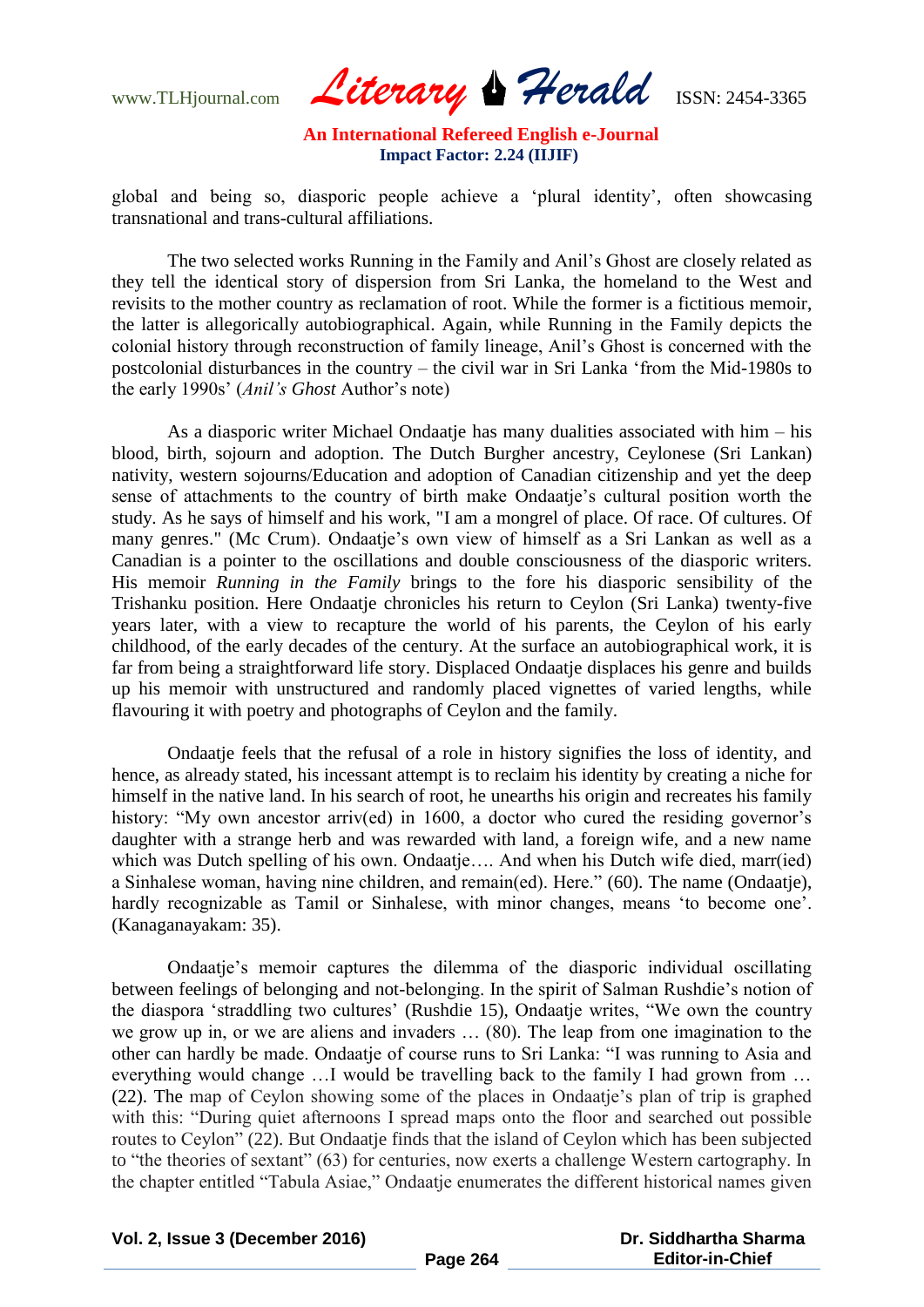www.TLHjournal.com *Literary Herald*ISSN: 2454-3365

to Sri Lanka over the centuries (Serendip, Ratnadipa, Taprobane, Zeloan, Zeilan, Seyllan, Ceilon and Ceylon) and the various shapes accorded to the island. Ondaatje's narrative tries to reconstruct the ‗fluid' map of his homeland. Ondaatje creates contingent maps of his island. Instead of evoking empirical elements of the landscape, Ondaatje recalls stories about his father and other family members. The fragmentary quality of the narrative reflects the fragmented yet distinct geographical landscape that constitutes home for Ondaatje.

Towards the last, Ondaatje's impressions of Ceylon differs and Ceylon becomes juxtaposed with Canada: "Now, and here, Canadian February, I write this in the kitchen and play that section of cassette to hear not just peacocks but all the noises of the night behind them—inaudible then because they were always there like breath. In this silent room (with its own unheard hum of fridge, fluorescent light) there are these frogs loud as river, grunting, the whistle of other birds brash and sleepy" (144). The two separate places are suddenly superimposed on one another. Ondaatje's construction of history of Ceylon is subconsciously affected by his dual consciousness or the fragmented soul.

Ondaatje in *Anil's Ghost* addresses issues of ethnicity and identity. The shifts in individual identity of the central character Anil Tissera constitutes the core of the novel which presents the problematic of one's ethnicity and identity in today's world. Sri Lanka born Tissera is a UN forensic scientist who has come back all the way from USA to investigate 'extrajudicial executions' (14).

*Anil's Ghost* exemplifies the problematic of ethnicity and identity. In fact, Anil's "inbetween" location facilitates the ethical problematic reflecting Ondaatje's diasporic nationalist concerns. His discourse of human rights not only elicits political and ethical responses to Sri Lanka, but also shows frustration resulting from its application to a particular nation-state context. After Sri Lanka's independence, the Tamils and the Sinhalese found themselves engaged in "a tryst with destiny," whereas the local descendants felt marginalized and insecure. Anil is showcased as an agent and victim of colonial hegemony as well. She epitomizes the problematics of ethnicity and identity and tends to integrate her individual identity with Sri Lankan ethnicity to establish her role in the history of Sri Lanka. In her scheme of things, to be refused a role in history is to be denied the very basis of identity. The problematic arises in denying or endorsing Anil's claim of belongingness to the country of her root. Throughout the novel, Anil fights with an urge to be associated with the island which she cannot fully belong to; her association with the island is sometimes decided by herself and at other times by the native Sri Lankans. She articulates her sense of belongingness when she says to Sarath, "This isn't just "another job"! I decided to come back. I wanted to come back." (196). She positions herself with the island when she tries to make her case to the government on her discovery of the "Sailor". She says, "I think you murdered hundreds of us." $(269)$  But immediately after the dialogue with the government officials when Anil senses danger, she concludes, ‗she wouldn't be staying here much longer, there was no wish in her to be here anymore' (280). The unsolved question is-‗does Anil lack or is she forced to feel the lack of the sense of belongingness to Sri Lanka?'

Anil's attempt to establish her Sri Lankan identity explains Ondaatje's need to establish a niche for himself in Sri Lanka, which appears time and again with obsessive insistence in his work.

**Vol. 2, Issue 3 (December 2016)**

 **Dr. Siddhartha Sharma Editor-in-Chief**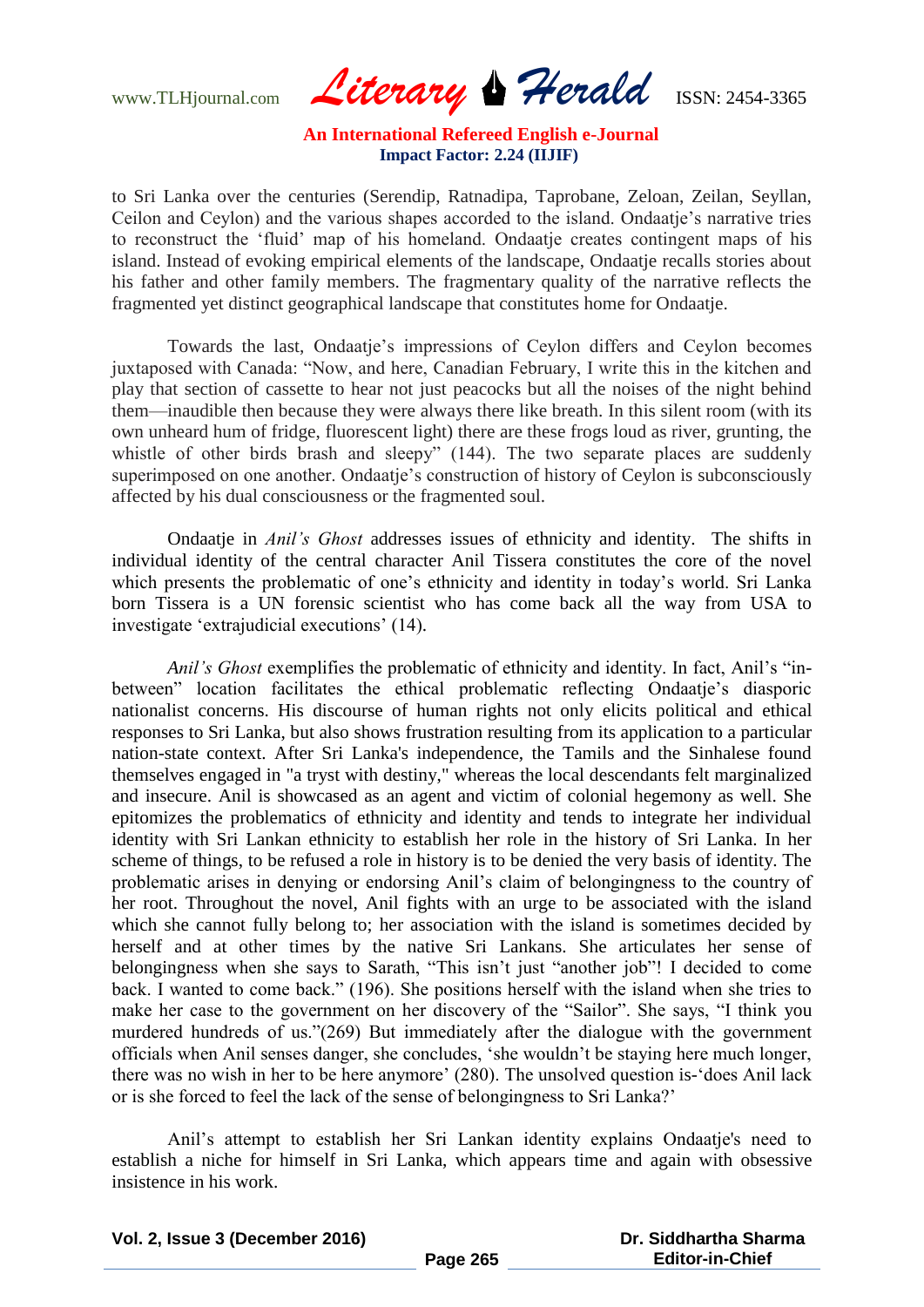www.TLHjournal.com *Literary Herald*ISSN: 2454-3365

Ondaatje depicts Anil as someone who constantly rebels against categorization and restricting herself to one form of identity. As a forensic anthropologist, she is constantly on the move. The first move in this process is leaving Sri Lanka for England for her studies. It is stated that she has adopted the masculine name 'Anil' from her brother; that she was a wellknown swimmer when she was young and resists being called/ identified by that label when she is back in the island. Ondaatje states:

*"*She had been given two entirely inappropriate names and very early began to desire ‗Anil' which was her brother's unused second name. She had tried to buy it from him when she was twelve years old, offering to support him in all family arguments.… she wanted the name more than anything else.…she stopped responding when called by either of her given names….finally the siblings worked out a trade between them …. After that she allowed no other first names on her passports or school reports or application forms. Later when she recalled her childhood, it was the hunger of not having that name and the joy of getting it that she remembered most. Everything about the name pleased her, its slim, stripped-down quality, its feminine air, even though it was considered a male name. Twenty years later she felt the same about it. She'd hunted down the desired name like a specific lover she had seen and wanted, tempted by nothing else along the way*"*. (63-64).

Ondaatje has shown that Anil adopted the masculine name to rebel against categorization and blur the gender lines. By blurring the lines between masculinity and femininity, Anil seems to take on a syncretic gender construction that blurs the traditional ideas of gender. But Anil's dislike of her identity as the swimmer leads to an interrogation of her very sense of belongingness. The wish to go back to the west may indicate her relocation in the West.

From the elucidation of the two selected works of Ondaatje, certain analogical points of identity of Ondaatje and his diasporic self Anil have been noticed. The oscillating senses of belonging expressed by Ondaatje in the interview (Mc Crum), his settlement in Canada squared with his re-rooting in Sri Lanka as presented in *The Running in the Family* as well as the involvement of Anil in investigating ‗extrajudicial execution' of her native country but her final decision to leave Sri Lanka- all these endorse the Trishanku position of Ondaatje the creator and hybridity and ‗in-betweenness' of the creations of Ondaatje. Of course, whereas the Trishanku of the myth was denied entry into the new land (heaven), Anil is settled in the west and it is the native land which denies too much involvement of the diaspora Anil ["Doors that should be open are closed  $(40)$ ]. But with the dual and oscillating sense of belonging to both home and host nations/cultures and being products of the east and the west, Ondaatje as well as his fictional self achieve hybridity and trans-nationality with their relocation in Trishanku's heaven.

## **Works cited:**

Bhabha, Homi K. *The Location of Culture*. 1994. London and New York: Routledge, 2010. Kanaganayakam, Chelva. "A Trick with a Glass: Michael Ondaatje's South Asian Connection". *Canadian Literature*. 132 (Spring 1992) 33-42.